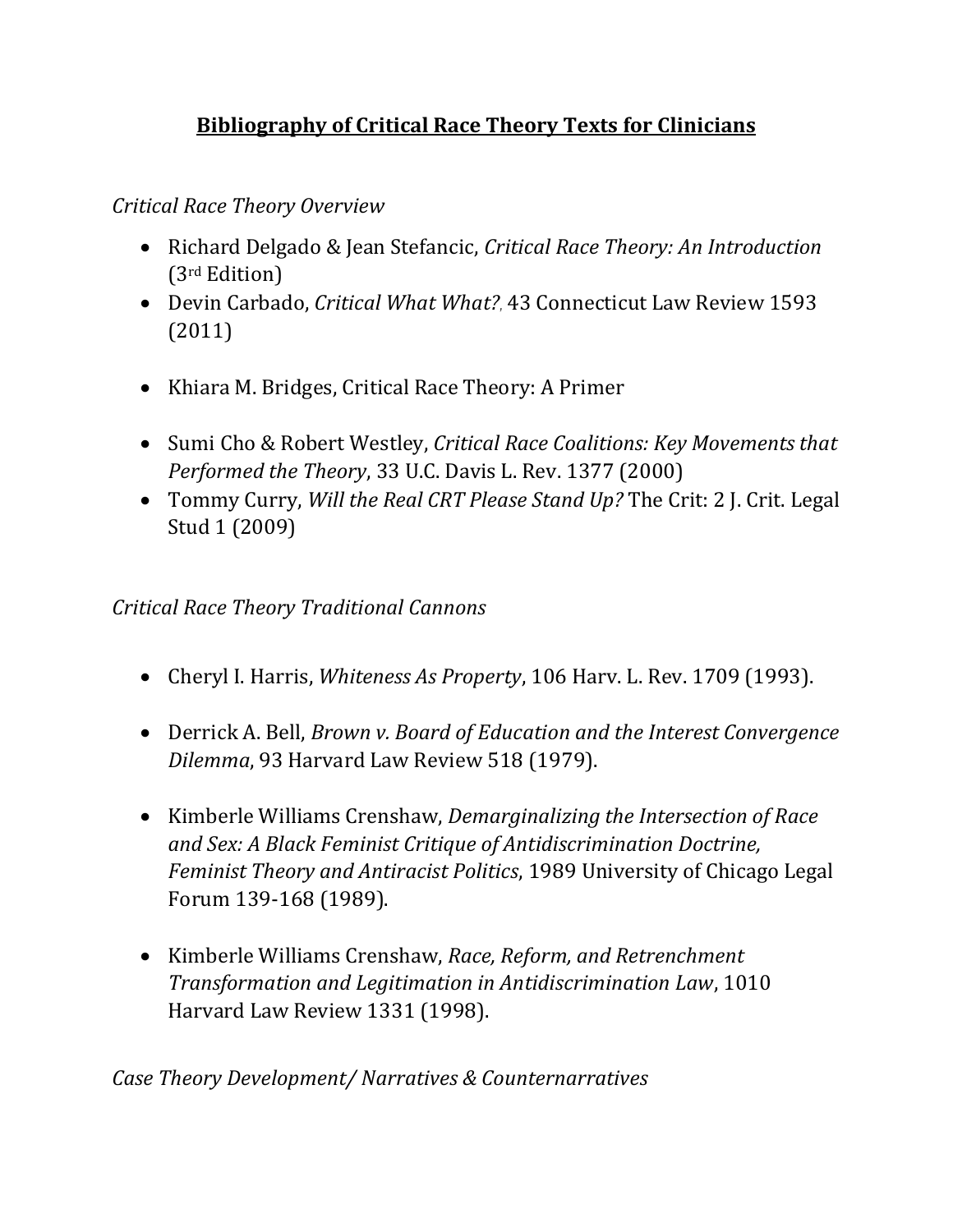- Carolyn Grose, *A Field Trip to Benetton . . . And Beyond: Some Thoughts On "Outsider Narrative" in a Law School Clinic*, 4 Clinical L. Rev. 109 (1997).
- Mari Matsuda, *Looking to the Bottom: Critical Legal Studies and Reparations*, 22 Harv. C.R.-C.L. Rev. 323 (1987)
- Richard Delgado, *Storytelling for oppositionists and others: A plea for narrative*, 87 Michigan Law Review 2411–2441 (1989)
- Richard Delgado & Jean Stefancic, Critical Race Theory, Legal Storytelling and Narrative Analysis, in Critical Race Theory: An Introduction (3rd Edition).

### *Client Counseling*

• Michelle Jacobs, *People from the Footnotes: The Missing Element in Client-Centered Counseling,* 27 Golden Gate U. L. Rev. 345 (1997)

## *Lawyering & Critical Race Theory*

- Bennett Capers, The Law School as White Space, 106 Minn. L. Rev. 3294 (2021).
- Mari Matsuda, When the First Quail Calls: Multiple Consciousness as Jurisprudential Method, 11 Women's Rights L. Rep. 7 (1989)
- Sheila Foster, Critical Race Lawyering: Foreward, 73 Fordham L. Rev. 2027 (2005)

#### *Legal Ethics, Professional Responsibility & Race*

• Anthony V. Alfieri, *Race-ing Legal Ethics*, 96 Colum. L. Rev. 800 (1996).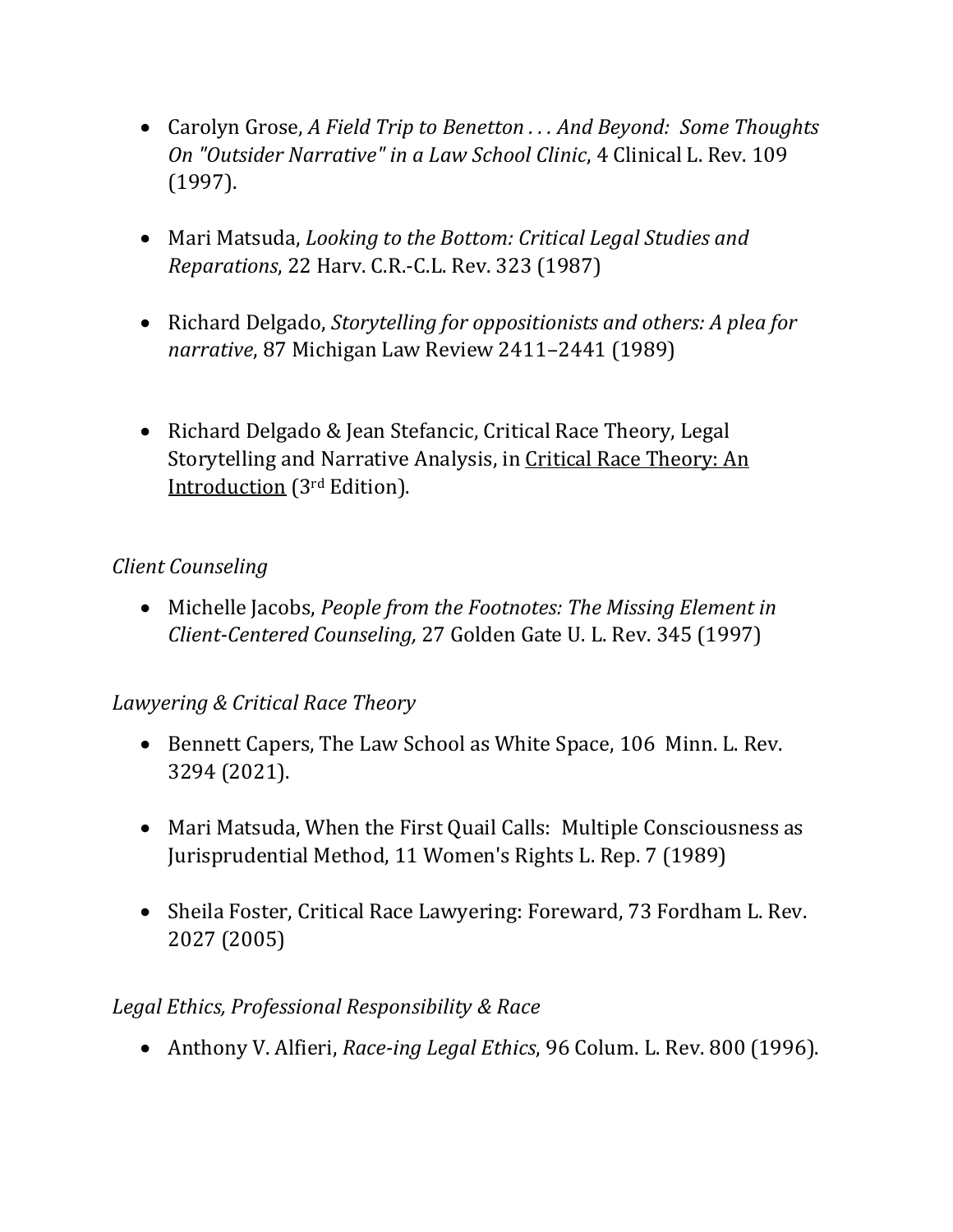- Anthony V. Alfieri, *Defending Racial Violence*, 95 Colum. L. Rev. 1801 (1995).
- David B. Wilkins, *Identities and Roles: Race, Recognition, and Professional Responsibility*, 57 Md. L. Rev. 1502 (1998).
- John O. Calmore, *A Call to Context, The Professional Challenges of Cause Lawyering at the Intersection of Race, Space, and Poverty*, 67 Fordham L. Rev. 1927 (1999).

#### *Lawyer/Client Relationships & Race*

- Deborah Archer, *There is No Santa Clause*, 4 Colum. J. R. L. 55 (2013)
- Julie Lawton, *Am I My Client, The Role of Race in Intra-Race Legal Representation*, Mich. J. R. L. 13 (2016)
- Russell Pearce, *White Lawyering*, 73 Fordham L. Rev. 2081 (2005)

#### *Transactional Clinics & Race*

- Alina Ball, Disruptive Pedagogy: *Incorporating Critical Theory in Business Law Clinics*, 11 Clinical L. Rev. (2015).
- Margaret Montoya, Academic Mestizaje: *Re/Producing Clinical Teaching and Re/Framing Wills as Latina Praxis*, 2 Harvard Latino Law Review (1997).

#### *Race, Subordination, & Law*

- Charles R. Lawrence III, *The Id, the Ego, and Equal Protection: Reckoning with Unconscious Racism*, 39 Stanford Law Review 317 (1987).
- Ian Haney Lopez, White By Law: The Legal Construction of Race (1996).